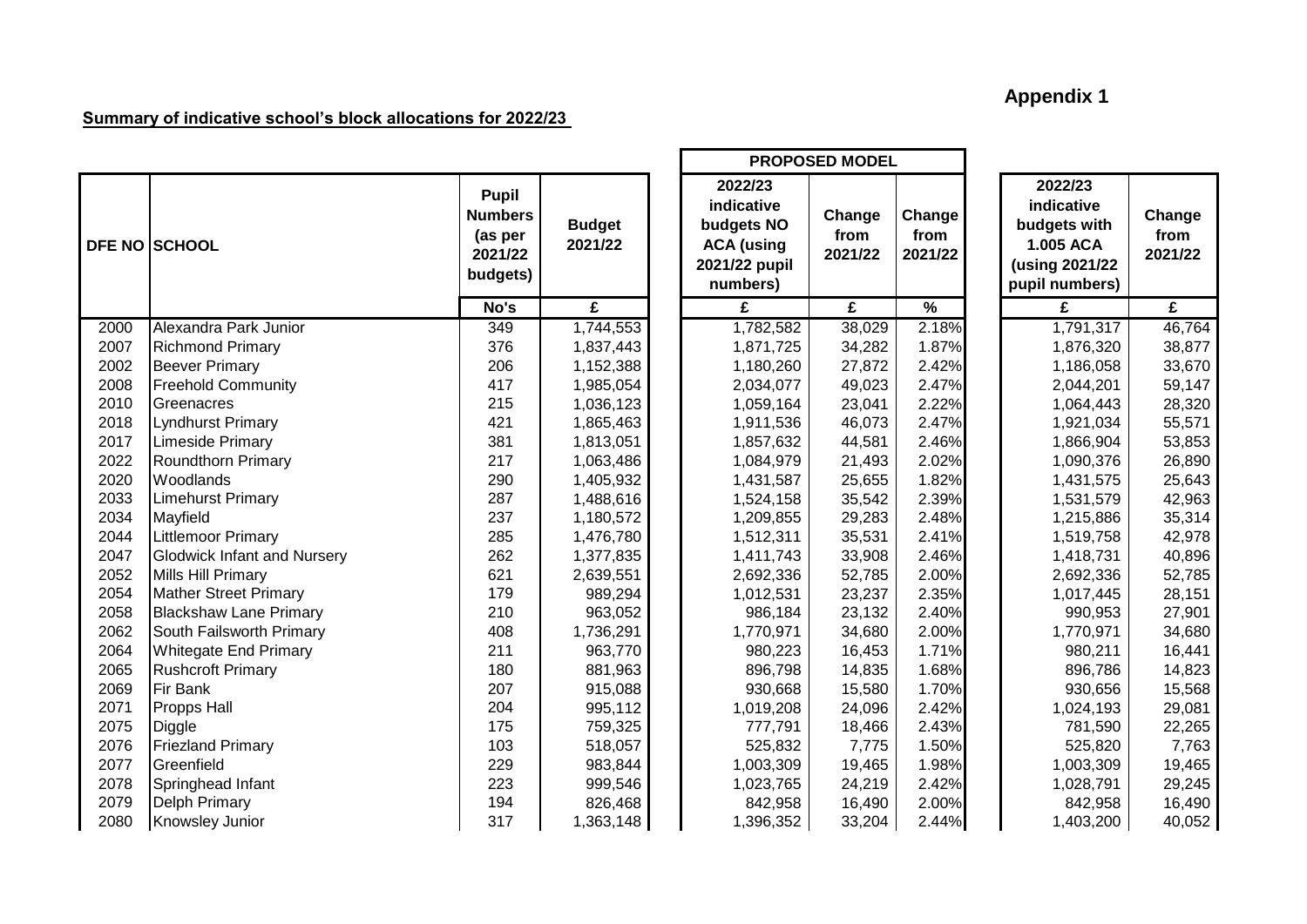## **Summary of indicative school's block allocations for 2022/23**

|      |                                 |                                                                  |                          |                                                                                       | <b>PROPOSED MODEL</b>     |                           |                                                                                        |                           |
|------|---------------------------------|------------------------------------------------------------------|--------------------------|---------------------------------------------------------------------------------------|---------------------------|---------------------------|----------------------------------------------------------------------------------------|---------------------------|
|      | <b>DFE NO SCHOOL</b>            | <b>Pupil</b><br><b>Numbers</b><br>(as per<br>2021/22<br>budgets) | <b>Budget</b><br>2021/22 | 2022/23<br>indicative<br>budgets NO<br><b>ACA</b> (using<br>2021/22 pupil<br>numbers) | Change<br>from<br>2021/22 | Change<br>from<br>2021/22 | 2022/23<br>indicative<br>budgets with<br>1.005 ACA<br>(using 2021/22<br>pupil numbers) | Change<br>from<br>2021/22 |
|      |                                 | No's                                                             | £                        | £                                                                                     | £                         | $\%$                      | £                                                                                      | £                         |
| 2085 | <b>Buckstones</b>               | 206                                                              | 875,600                  | 893,110                                                                               | 17,510                    | 2.00%                     | 895,803                                                                                | 20,203                    |
| 2091 | <b>Beal Vale Primary</b>        | 197                                                              | 946,215                  | 969,326                                                                               | 23,111                    | 2.44%                     | 974,153                                                                                | 27,938                    |
| 2093 | Thorp                           | 205                                                              | 887,487                  | 909,404                                                                               | 21,917                    | 2.47%                     | 913,934                                                                                | 26,447                    |
| 2023 | Willowpark                      | 198                                                              | 1,075,351                | 1,094,401                                                                             | 19,050                    | 1.77%                     | 1,094,389                                                                              | 19,038                    |
| 2095 | <b>Broadfield</b>               | 330                                                              | 1,568,919                | 1,607,867                                                                             | 38,948                    | 2.48%                     | 1,615,873                                                                              | 46,954                    |
| 2097 | Greenhill                       | 425                                                              | 1,977,807                | 2,014,860                                                                             | 37,053                    | 1.87%                     | 2,014,848                                                                              | 37,041                    |
| 2098 | Horton Mill Primary             | 211                                                              | 1,114,667                | 1,141,862                                                                             | 27,195                    | 2.44%                     | 1,147,437                                                                              | 32,770                    |
| 2099 | <b>Burnley Brow Community</b>   | 420                                                              | 2,094,166                | 2,144,486                                                                             | 50,320                    | 2.40%                     | 2,154,946                                                                              | 60,780                    |
| 2013 | <b>Alt Primary</b>              | 299                                                              | 1,518,290                | 1,555,143                                                                             | 36,853                    | 2.43%                     | 1,562,900                                                                              | 44,610                    |
| 2014 | Westwood                        | 197                                                              | 1,036,907                | 1,062,613                                                                             | 25,706                    | 2.48%                     | 1,067,916                                                                              | 31,009                    |
| 2109 | <b>Stanley Road Primary</b>     | 397                                                              | 1,954,145                | 1,995,975                                                                             | 41,830                    | 2.14%                     | 2,005,752                                                                              | 51,607                    |
| 2110 | <b>Crompton Primary</b>         | 203                                                              | 922,615                  | 944,887                                                                               | 22,272                    | 2.41%                     | 949,491                                                                                | 26,876                    |
| 2026 | <b>Medlock Valley Community</b> | 297                                                              | 1,500,012                | 1,536,650                                                                             | 36,638                    | 2.44%                     | 1,544,297                                                                              | 44,285                    |
| 2025 | <b>Clarksfield Primary</b>      | 423                                                              | 2,021,612                | 2,071,466                                                                             | 49,854                    | 2.47%                     | 2,081,800                                                                              | 60,188                    |
| 2113 | <b>Yew Tree Community</b>       | 605                                                              | 2,739,732                | 2,806,375                                                                             | 66,643                    | 2.43%                     | 2,820,233                                                                              | 80,501                    |
| 3005 | Woodhouses                      | 137                                                              | 634,629                  | 650,069                                                                               | 15,440                    | 2.43%                     | 653,261                                                                                | 18,632                    |
| 3007 | St Annes CE Lydgate             | 205                                                              | 859,632                  | 877,094                                                                               | 17,462                    | 2.03%                     | 877,094                                                                                | 17,462                    |
| 3008 | St Chad's CE Saddleworth        | 295                                                              | 1,237,184                | 1,262,315                                                                             | 25,131                    | 2.03%                     | 1,262,315                                                                              | 25,131                    |
| 3009 | <b>Holy Trinity Dobcross</b>    | 210                                                              | 904,695                  | 922,545                                                                               | 17,850                    | 1.97%                     | 922,545                                                                                | 17,850                    |
| 3010 | Thornham St James' CE           | 207                                                              | 881,579                  | 899,174                                                                               | 17,595                    | 2.00%                     | 899,174                                                                                | 17,595                    |
| 3011 | <b>Christ Church Denshaw</b>    | 97                                                               | 525,267                  | 533,277                                                                               | 8,010                     | 1.52%                     | 533,265                                                                                | 7,998                     |
| 3012 | Hey With Zion                   | 271                                                              | 1,153,596                | 1,176,631                                                                             | 23,035                    | 2.00%                     | 1,176,631                                                                              | 23,035                    |
| 3303 | St. Thomas Moorside CE          | 204                                                              | 1,051,224                | 1,076,894                                                                             | 25,670                    | 2.44%                     | 1,082,261                                                                              | 31,037                    |
| 3315 | <b>St Thomas CE Werneth</b>     | 411                                                              | 1,968,783                | 2,017,204                                                                             | 48,421                    | 2.46%                     | 2,027,254                                                                              | 58,471                    |
| 3325 | St Hugh's CE Primary            | 197                                                              | 1,083,992                | 1,110,618                                                                             | 26,626                    | 2.46%                     | 1,116,158                                                                              | 32,166                    |
| 3326 | St Agnes CE                     | 104                                                              | 550,196                  | 563,730                                                                               | 13,534                    | 2.46%                     | 566,542                                                                                | 16,346                    |
| 3328 | <b>Holy Rosary RC Primary</b>   | 201                                                              | 998,834                  | 1,023,385                                                                             | 24,551                    | 2.46%                     | 1,028,485                                                                              | 29,651                    |
| 3329 | St Hilda's CofE Primary         | 352                                                              | 1,774,317                | 1,810,624                                                                             | 36,307                    | 2.05%                     | 1,819,649                                                                              | 45,332                    |

Г

|                                               |                          |                                                                                       | <b>FRUFUSED MUDEL</b>     |                           |                                                                                        |                           |
|-----------------------------------------------|--------------------------|---------------------------------------------------------------------------------------|---------------------------|---------------------------|----------------------------------------------------------------------------------------|---------------------------|
| Pupil<br>ımbers<br>as per<br>021/22<br>dgets) | <b>Budget</b><br>2021/22 | 2022/23<br>indicative<br>budgets NO<br><b>ACA (using</b><br>2021/22 pupil<br>numbers) | Change<br>from<br>2021/22 | Change<br>from<br>2021/22 | 2022/23<br>indicative<br>budgets with<br>1.005 ACA<br>(using 2021/22<br>pupil numbers) | Change<br>from<br>2021/22 |
| No's                                          | £                        | £                                                                                     | £                         | $\%$                      | £                                                                                      | £                         |
| 206                                           | 875,600                  | 893,110                                                                               | 17,510                    | 2.00%                     | 895,803                                                                                | 20,203                    |
| 197                                           | 946,215                  | 969,326                                                                               | 23,111                    | 2.44%                     | 974,153                                                                                | 27,938                    |
| 205                                           | 887,487                  | 909,404                                                                               | 21,917                    | 2.47%                     | 913,934                                                                                | 26,447                    |
| 198                                           | 1,075,351                | 1,094,401                                                                             | 19,050                    | 1.77%                     | 1,094,389                                                                              | 19,038                    |
| 330                                           | 1,568,919                | 1,607,867                                                                             | 38,948                    | 2.48%                     | 1,615,873                                                                              | 46,954                    |
| 425                                           | 1,977,807                | 2,014,860                                                                             | 37,053                    | 1.87%                     | 2,014,848                                                                              | 37,041                    |
| 211                                           | 1,114,667                | 1,141,862                                                                             | 27,195                    | 2.44%                     | 1,147,437                                                                              | 32,770                    |
| 420                                           | 2,094,166                | 2,144,486                                                                             | 50,320                    | 2.40%                     | 2,154,946                                                                              | 60,780                    |
| 299                                           | 1,518,290                | 1,555,143                                                                             | 36,853                    | 2.43%                     | 1,562,900                                                                              | 44,610                    |
| 197                                           | 1,036,907                | 1,062,613                                                                             | 25,706                    | 2.48%                     | 1,067,916                                                                              | 31,009                    |
| 397                                           | 1,954,145                | 1,995,975                                                                             | 41,830                    | 2.14%                     | 2,005,752                                                                              | 51,607                    |
| 203                                           | 922,615                  | 944,887                                                                               | 22,272                    | 2.41%                     | 949,491                                                                                | 26,876                    |
| 297                                           | 1,500,012                | 1,536,650                                                                             | 36,638                    | 2.44%                     | 1,544,297                                                                              | 44,285                    |
| 423                                           | 2,021,612                | 2,071,466                                                                             | 49,854                    | 2.47%                     | 2,081,800                                                                              | 60,188                    |
| 605                                           | 2,739,732                | 2,806,375                                                                             | 66,643                    | 2.43%                     | 2,820,233                                                                              | 80,501                    |
| 137                                           | 634,629                  | 650,069                                                                               | 15,440                    | 2.43%                     | 653,261                                                                                | 18,632                    |
| 205                                           | 859,632                  | 877,094                                                                               | 17,462                    | 2.03%                     | 877,094                                                                                | 17,462                    |
| 295                                           | 1,237,184                | 1,262,315                                                                             | 25,131                    | 2.03%                     | 1,262,315                                                                              | 25,131                    |
| 210                                           | 904,695                  | 922,545                                                                               | 17,850                    | 1.97%                     | 922,545                                                                                | 17,850                    |
| 207                                           | 881,579                  | 899,174                                                                               | 17,595                    | 2.00%                     | 899,174                                                                                | 17,595                    |
| 97                                            | 525,267                  | 533,277                                                                               | 8,010                     | 1.52%                     | 533,265                                                                                | 7,998                     |
| 271                                           | 1,153,596                | 1,176,631                                                                             | 23,035                    | 2.00%                     | 1,176,631                                                                              | 23,035                    |
| 204                                           | 1,051,224                | 1,076,894                                                                             | 25,670                    | 2.44%                     | 1,082,261                                                                              | 31,037                    |
| 411                                           | 1,968,783                | 2,017,204                                                                             | 48,421                    | 2.46%                     | 2,027,254                                                                              | 58,471                    |
| 197                                           | 1,083,992                | 1,110,618                                                                             | 26,626                    | 2.46%                     | 1,116,158                                                                              | 32,166                    |
| 104                                           | 550,196                  | 563,730                                                                               | 13,534                    | 2.46%                     | 566,542                                                                                | 16,346                    |
| 201                                           | 998,834                  | 1,023,385                                                                             | 24,551                    | 2.46%                     | 1,028,485                                                                              | 29,651                    |
| 352                                           | 1,774,317                | 1,810,624                                                                             | 36,307                    | 2.05%                     | 1,819,649                                                                              | 45,332                    |

ד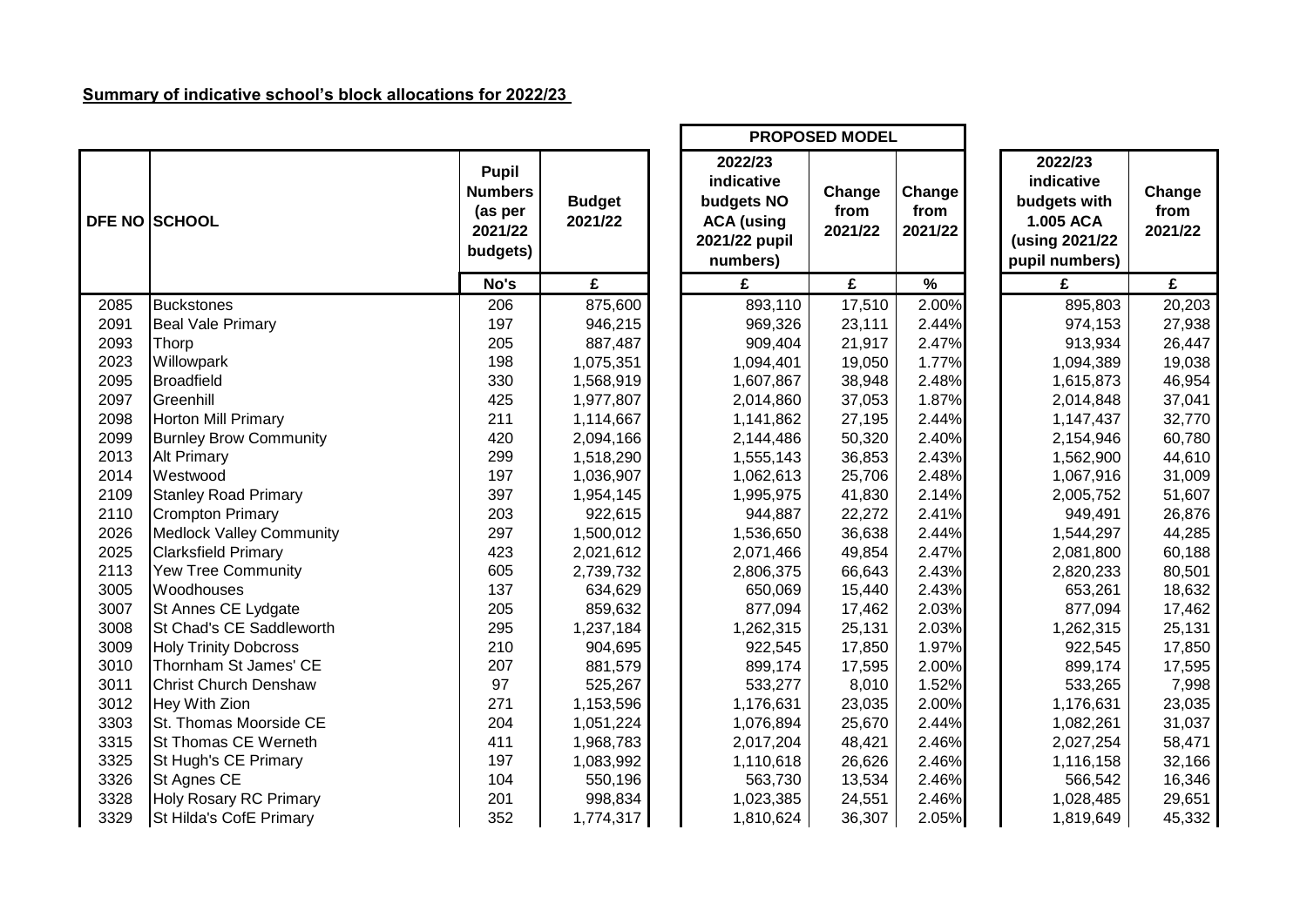## **Summary of indicative school's block allocations for 2022/23**

|      |                                         |                                                                  |                          |                                                                                       | <b>PROPOSED MODEL</b>     |                           |                                                                                        |                           |
|------|-----------------------------------------|------------------------------------------------------------------|--------------------------|---------------------------------------------------------------------------------------|---------------------------|---------------------------|----------------------------------------------------------------------------------------|---------------------------|
|      | <b>DFE NO SCHOOL</b>                    | <b>Pupil</b><br><b>Numbers</b><br>(as per<br>2021/22<br>budgets) | <b>Budget</b><br>2021/22 | 2022/23<br>indicative<br>budgets NO<br><b>ACA</b> (using<br>2021/22 pupil<br>numbers) | Change<br>from<br>2021/22 | Change<br>from<br>2021/22 | 2022/23<br>indicative<br>budgets with<br>1.005 ACA<br>(using 2021/22<br>pupil numbers) | Change<br>from<br>2021/22 |
|      |                                         | No's                                                             | £                        | £                                                                                     | £                         | $\frac{9}{6}$             | £                                                                                      | £                         |
| 3330 | St Martin's CE Primary                  | 230                                                              | 1,182,377                | 1,203,491                                                                             | 21,114                    | 1.79%                     | 1,204,943                                                                              | 22,566                    |
| 3333 | St Margaret's C.E.                      | 294                                                              | 1,445,006                | 1,480,616                                                                             | 35,610                    | 2.46%                     | 1,487,988                                                                              | 42,982                    |
| 3341 | <b>Christ Church Primary Chadderton</b> | 280                                                              | 1,260,178                | 1,290,941                                                                             | 30,763                    | 2.44%                     | 1,297,379                                                                              | 37,201                    |
| 3342 | <b>St Luke's CE Primary</b>             | 202                                                              | 1,023,878                | 1,048,950                                                                             | 25,072                    | 2.45%                     | 1,054,176                                                                              | 30,298                    |
| 3344 | <b>St Matthew's</b>                     | 402                                                              | 1,737,321                | 1,771,491                                                                             | 34,170                    | 1.97%                     | 1,771,491                                                                              | 34,170                    |
| 3345 | East Crompton St James CE               | 202                                                              | 929,744                  | 952,607                                                                               | 22,863                    | 2.46%                     | 957,356                                                                                | 27,612                    |
| 3346 | St Mary's CE High Crompton              | 209                                                              | 878,070                  | 899,940                                                                               | 21,870                    | 2.49%                     | 904,425                                                                                | 26,355                    |
| 2024 | <b>St Johns Primary</b>                 | 271                                                              | 1,246,573                | 1,276,255                                                                             | 29,682                    | 2.38%                     | 1,282,361                                                                              | 35,788                    |
| 3351 | <b>St Thomas CE Leesfield</b>           | 202                                                              | 928,073                  | 950,856                                                                               | 22,783                    | 2.45%                     | 955,597                                                                                | 27,524                    |
| 3353 | St. Anne's CE Primary                   | 274                                                              | 1,190,595                | 1,219,981                                                                             | 29,386                    | 2.47%                     | 1,226,062                                                                              | 35,467                    |
| 3355 | East Crompton St Georges CE             | 216                                                              | 977,045                  | 994,133                                                                               | 17,088                    | 1.75%                     | 996,229                                                                                | 19,184                    |
| 3358 | Corpus Christi RC Primary               | 308                                                              | 1,408,948                | 1,443,750                                                                             | 34,802                    | 2.47%                     | 1,450,945                                                                              | 41,997                    |
| 3359 | St Joseph's RC Primary                  | 211                                                              | 898,281                  | 920,612                                                                               | 22,331                    | 2.49%                     | 925,193                                                                                | 26,912                    |
| 3362 | <b>St Edwards RC Primary</b>            | 248                                                              | 1,066,850                | 1,093,148                                                                             | 26,298                    | 2.46%                     | 1,098,585                                                                              | 31,735                    |
| 3363 | SS Aidan & Oswald's RC Primary          | 342                                                              | 1,477,982                | 1,504,951                                                                             | 26,969                    | 1.82%                     | 1,504,939                                                                              | 26,957                    |
| 3364 | St Herbert's RC                         | 307                                                              | 1,294,133                | 1,326,008                                                                             | 31,875                    | 2.46%                     | 1,332,616                                                                              | 38,483                    |
| 3366 | <b>Greenfield St Mary's CE</b>          | 205                                                              | 859,932                  | 877,357                                                                               | 17,425                    | 2.03%                     | 877,357                                                                                | 17,425                    |
| 3400 | <b>Holy Family RC</b>                   | 178                                                              | 926,725                  | 949,494                                                                               | 22,769                    | 2.46%                     | 954,225                                                                                | 27,500                    |
| 3401 | St Anne's RC                            | 211                                                              | 1,051,040                | 1,076,796                                                                             | 25,756                    | 2.45%                     | 1,082,160                                                                              | 31,120                    |
| 3402 | <b>St Patrick's RC</b>                  | 201                                                              | 1,035,652                | 1,061,085                                                                             | 25,433                    | 2.46%                     | 1,066,371                                                                              | 30,719                    |
| 3403 | St Mary's RC Primary                    | 410                                                              | 1,720,919                | 1,755,769                                                                             | 34,850                    | 2.03%                     | 1,764,008                                                                              | 43,089                    |
| 3503 | St Paul's CE Primary                    | 212                                                              | 964,318                  | 988,116                                                                               | 23,798                    | 2.47%                     | 993,033                                                                                | 28,715                    |
| 3504 | <b>Higher Failsworth Primary</b>        | 387                                                              | 1,722,166                | 1,757,520                                                                             | 35,354                    | 2.05%                     | 1,766,163                                                                              | 43,997                    |
| 2009 | <b>Coppice Primary</b>                  | 480                                                              | 2,179,871                | 2,233,373                                                                             | 53,502                    | 2.45%                     | 2,244,486                                                                              | 64,615                    |
| 3506 | <b>Bare Trees Primary</b>               | 596                                                              | 2,970,220                | 3,042,100                                                                             | 71,880                    | 2.42%                     | 3,057,007                                                                              | 86,787                    |
| 3507 | <b>Royton Hall Primary</b>              | 328                                                              | 1,464,027                | 1,498,581                                                                             | 34,554                    | 2.36%                     | 1,505,736                                                                              | 41,709                    |
| 3508 | <b>Werneth Primary</b>                  | 392                                                              | 1,849,053                | 1,894,794                                                                             | 45,741                    | 2.47%                     | 1,904,224                                                                              | 55,171                    |
| 3393 | Holy Cross C.E.V.A. Primary             | 411                                                              | 2,122,257                | 2,174,815                                                                             | 52,558                    | 2.48%                     | 2,185,660                                                                              | 63,403                    |

| Change<br>from<br>2021/22 | 2022/23<br>indicative<br>budgets with<br>1.005 ACA<br>(using 2021/22<br>pupil numbers) | Change<br>from<br>2021/22 |
|---------------------------|----------------------------------------------------------------------------------------|---------------------------|
| %                         | £                                                                                      | £                         |
| 1.79%                     | 1,204,943                                                                              | 22,566                    |
| 2.46%                     | 1,487,988                                                                              | 42,982                    |
| 2.44%                     | 1,297,379                                                                              | 37,201                    |
| 2.45%                     | 1,054,176                                                                              | 30,298                    |
| 1.97%                     | 1,771,491                                                                              | 34,170                    |
| 2.46%                     | 957,356                                                                                | 27,612                    |
| 2.49%                     | 904,425                                                                                | 26,355                    |
| 2.38%                     | 1,282,361                                                                              | 35,788                    |
| 2.45%                     | 955,597                                                                                | 27,524                    |
| 2.47%                     | 1,226,062                                                                              | 35,467                    |
| 1.75%                     | 996,229                                                                                | 19,184                    |
| 2.47%                     | 1,450,945                                                                              | 41,997                    |
| 2.49%                     | 925,193                                                                                | 26,912                    |
| 2.46%                     | 1,098,585                                                                              | 31,735                    |
| 1.82%                     | 1,504,939                                                                              | 26,957                    |
| 2.46%                     | 1,332,616                                                                              | 38,483                    |
| 2.03%                     | 877,357                                                                                | 17,425                    |
| 2.46%                     | 954,225                                                                                | 27,500                    |
| 2.45%                     | 1,082,160                                                                              | 31,120                    |
| 2.46%                     | 1,066,371                                                                              | 30,719                    |
| 2.03%                     | 1,764,008                                                                              | 43,089                    |
| 2.47%                     | 993,033                                                                                | 28,715                    |
| 2.05%                     | 1,766,163                                                                              | 43,997                    |
| 2.45%                     | 2,244,486                                                                              | 64,615                    |
| 2.42%                     | 3,057,007                                                                              | 86,787                    |
| 2.36%                     | 1,505,736                                                                              | 41,709                    |
| 0.470/                    | , oo i oo i                                                                            | EE 474                    |